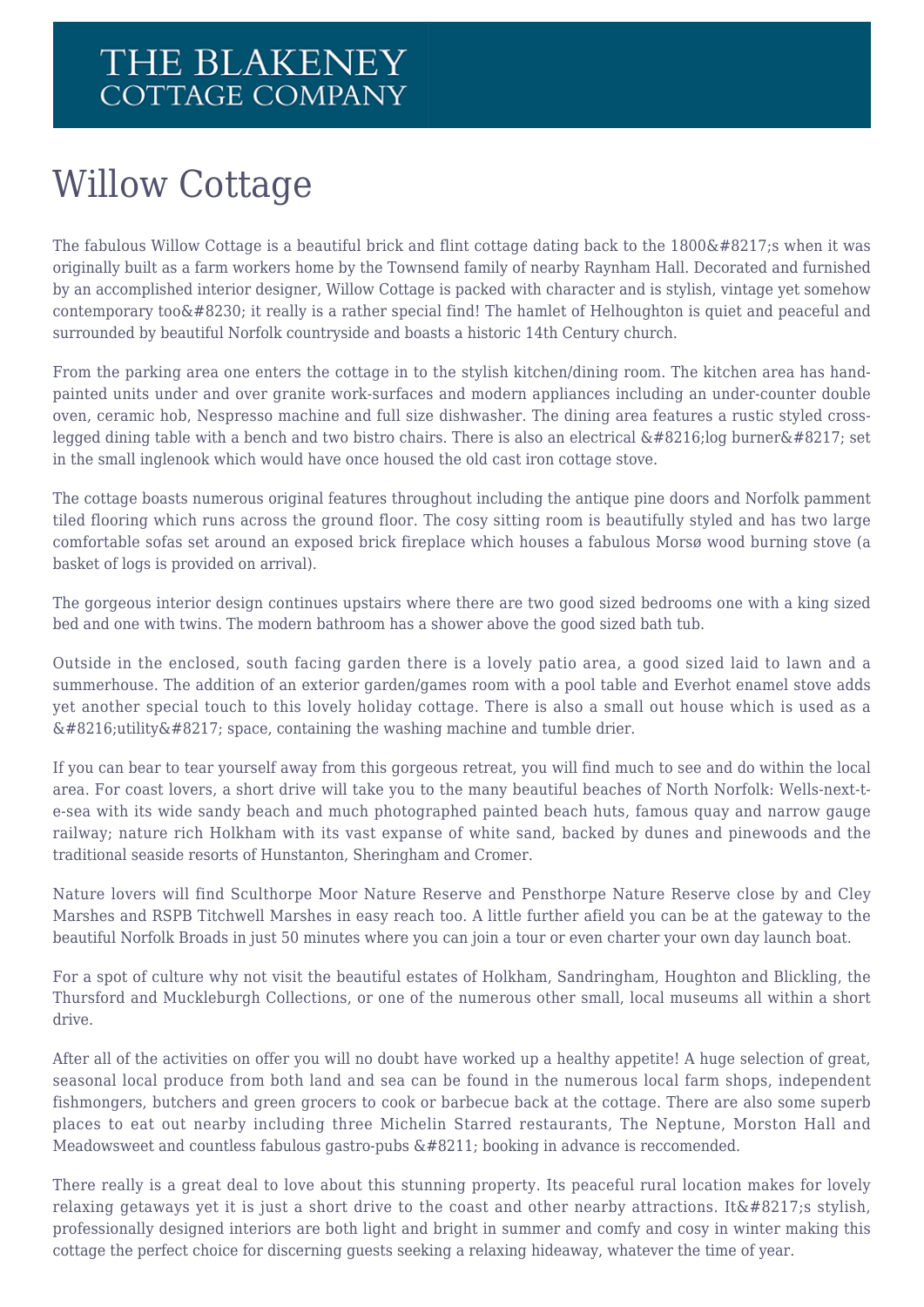### THE BLAKENEY **COTTAGE COMPANY**

#### Accommodation

- Total Bedrooms x2
- Sleeps x4
- Single beds x2
- Kingsize beds x1
- Reception rooms x2
- Total Bathrooms x1

#### Equipment

- Washing machine
- Tumble dryer
- Iron & board
- Large fridge freezer
- Microwave
- Dishwasher
- Free Wi-Fi
- Freeview/Freesat
- Bluetooth speaker(s)

#### Property

- Garden furniture
- BBQ
- Fire Woodburner
- Heating Electricity
- Parking x1 Private
- Garden
- Children allowed











48